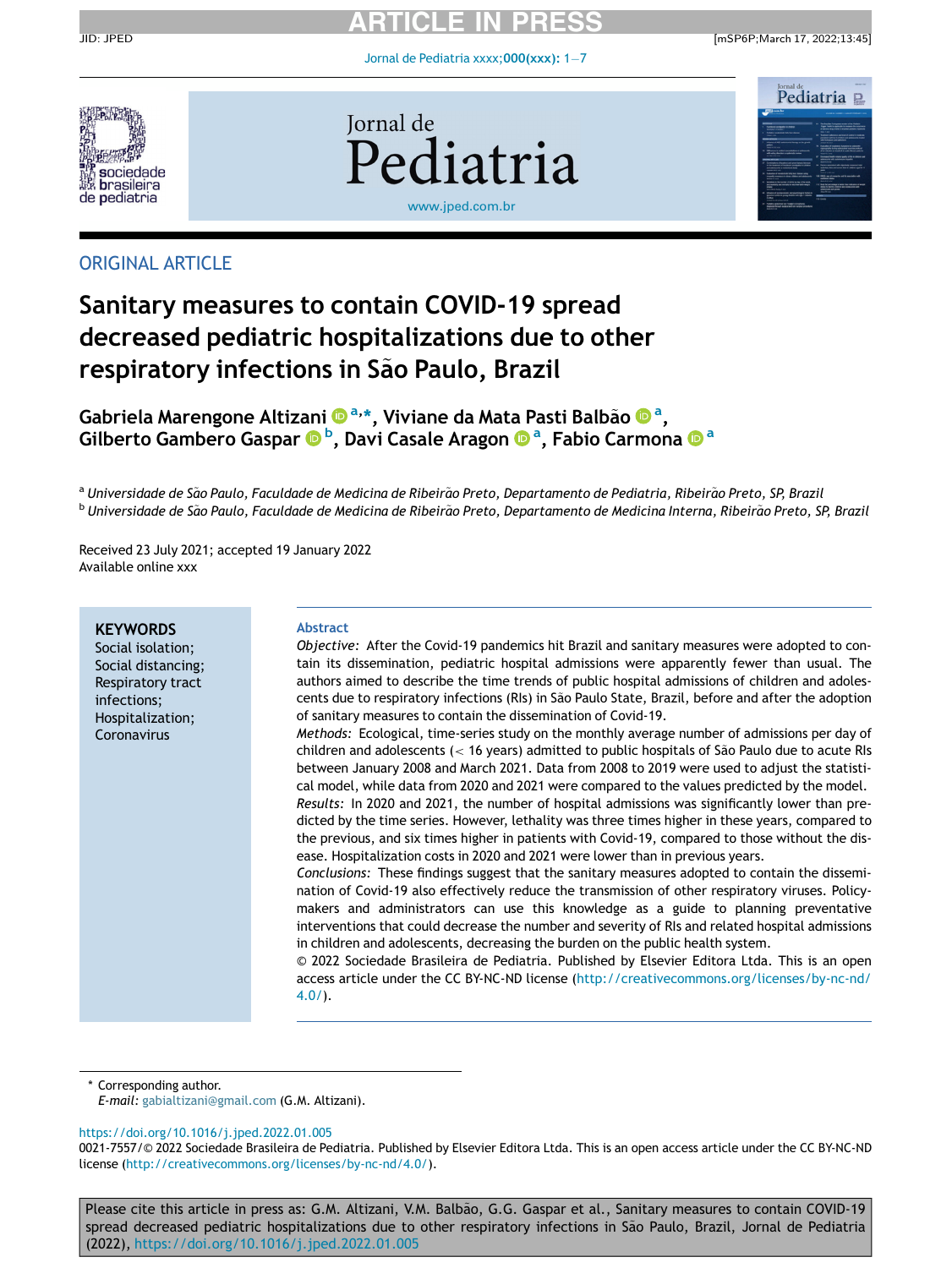# ICI E IN I

#### G.M. Altizani, V.M. Balbão, G.G. Gaspar et al.

### Introduction

Respiratory infections (RIs) are a significant cause of morbidity and lethality in children worldwide, especially in those younger than five years,<sup>[1](#page-6-0)</sup> comprising about one-third of all pediatric appointments in the United Kingdom in  $2018<sup>2</sup>$  $2018<sup>2</sup>$ Healthy children, especially those at school ages, experience up to ten episodes of RIs per year. $^2$  $^2$  The etiologic agents of acute RIs differ according to age and region, possibly because of climatic, geographical, and cultural factors. $^3$  $^3$  In China, well-defined seasonal patterns have been identified for RIs caused by a respiratory syncytial virus (RSV), influenza, parainfluenza, human metapneumovirus, Moraxella catarrhalis, and Haemophilus spp. Among these, RSV was the most frequent in children aged less than two years.<sup>[3](#page-6-2)</sup> It was responsible for 33.8 million episodes of acute RIs in children below five years worldwide, with 3.2 million hospitalizations and almost 60 thousand deaths in 2015. $^4$  $^4$  The seasonality of RSV infection is well established, spanning from March to July in the Southern hemisphere and from September to December in the Northern hemisphere.<sup>[4](#page-6-3)</sup> In Brazil, regional differences have been described, with a peak incidence in April in the Northern, Southeastern, and Mid-Western regions, in May in the Northeastern region, and in June in the southern region.<sup>[5](#page-6-4)</sup>

However, this scenario was strikingly changed by the SARS-Cov-2 and coronavirus disease (Covid)-19 pandemics,<sup>[6](#page-6-5)</sup> which reached Brazil in 2020. From this moment on, several measures were taken in all countries to stop or slow down the virus transmission, such as the use of personal protection equipment (PPE), avoiding contact with respiratory secretions, early identification and isolation of patients with suspected infection, suspension of presential classes in all schools, and social distancing and isolation of apparently healthy people.<sup>[7](#page-6-6)</sup> In Brazil, these measures were adopted according to each State's regulations as the number of suspected, and confirmed cases rose. In São Paulo State, social distancing started on March 22<sup>nd</sup>, 2020.<sup>[8](#page-6-7)</sup> In April, when all pediatric emergency departments in São Paulo were expecting a high number of children with RIs, including Covid-19 cases, surprisingly, the number of patients was much lower than expected. This apparent reduction in the number of RIs in children observed in 2020 could have been a consequence of the measures taken to slow down the dissemination of Covid-19, but this relationship was not assessed so far, to the best of our knowledge.

Therefore, this study aimed at testing whether the number of hospital admissions of children and adolescents of up to sixteen years, in public hospitals from São Paulo State, Brazil, due to RIs, decreased in 2020 when compared to previous years and whether this decrease has a temporal relationship with the adoption of measures taken to slow down the dissemination of Covid-19.

### **Methods**

This was a time-series, ecological study on the monthly average number of hospital admissions per day in public hospitals of São Paulo State, Brazil, between January 2008 and March 2021. The upper limit of 16 years of age was chosen because it includes almost all children and adolescents of school age.

Data were obtained from the Brazilian database on hospital admissions in the public health system  $(SUS)$  - DATASUS (<http://www2.datasus.gov.br/>). The database was created in 1991. All data are filled in by the admitting physicians, including main and secondary ICD codes, and are reviewed at discharge by the attending physician and administrative staff. These data are used for epidemiological research in different areas. A simple search for the term DATASUS in Embase (embase.com, November 2021) results in 699 entries. Since DATASUS is a publicly available, anonymized database, this study was waived from analysis and approval by the institutional ethics review board.

Files (.dbc, database container, 159 files) containing all hospital admissions in public hospitals of São Paulo State were downloaded from DATASUS for each month in the selected period. Included "read-me" text files contained instructions for using the database along with the codebook. The database files were converted to comma-separated values (.csv) files with  $R^{\circledast}$  software 4.0.5 (The R Project for Statistical Computing, [www.r-project.org/](http://www.r-project.org/)), and then imported into a MySQL® ([www.mysql.com\)](http://www.mysql.com) database. The following variables were selected for this study: state (UF  $ZI$ ), year (ANO CMPT), month (MES CM), medical specialty (ESPEC), city (MUNIC\_R), birth date (NASC), sex (SEXO), total admission cost (VAL\_TOT), admission date (DT\_INTERN), discharge date (DT\_SAIDA), main diagnostic (DIAG\_PRINC), age (IDADE), length of hospital stay (DIA-S PERM), death (MORTE), race (RACA), ethnicity (ETNIA), and secondary diagnostics  $1-9$  (DIAGSEC  $1-9$ ). Nonselected variables were dropped from the database.

The variables "main diagnostic" and "secondary diagnostics" contained the International Classification of Diseases, version 10 (ICD-10) codes for each patient. The ICD-10 codes of interest as main diagnostics were: (A) Acute upper and lower respiratory tract infections: J00 (Acute nasopharyngitis [common cold]), J02 (Acute pharyngitis), J03 (Acute tonsillitis), J04 (Acute laryngitis and tracheitis), J06 (Acute upper respiratory infections of multiple and unspecified sites), J10 (Influenza due to other identified influenza virus), J11 (Influenza, virus not identified), J20 (Acute bronchitis), J22 (Unspecified acute lower respiratory infection), J39 (Other diseases of upper respiratory tract), and J40 (Bronchitis, not specified as acute or chronic); (B) Pneumonia: J12 (Viral pneumonia, not elsewhere classified), J13 (Pneumonia due to Streptococcus pneumoniae), J14 (Pneumonia due to Haemophilus influenzae), J16 (Pneumonia due to other infectious organisms, not elsewhere classified), J17 (Pneumonia in diseases classified elsewhere), and J18 (Pneumonia, organism unspecified); (C) Asthma: J45 (Asthma), and J46 (Status asthmaticus); (D) Other respiratory diseases: J44 (Other chronic obstructive pulmonary disease), J98 (Other respiratory disorders), and U04 (Severe acute respiratory syndrome [SARS]); and (E) Infections by coronaviruses: B34.2 (Coronavirus infection, unspecified site), and B97 (Viral agents as the cause of diseases classified to other chapters).

The next step was applying the inclusion criteria, which were: the main diagnostic with any of the ICD-10 codes of interest, and age  $<$  16 years [\(Fig 1](#page-2-0)). The final database was then exported to a Microsoft Excel® (Microsoft Corporation, Redmond, CA, EUA) file (.xlsx), which was used for a final, manual database check and importing into the statistical software.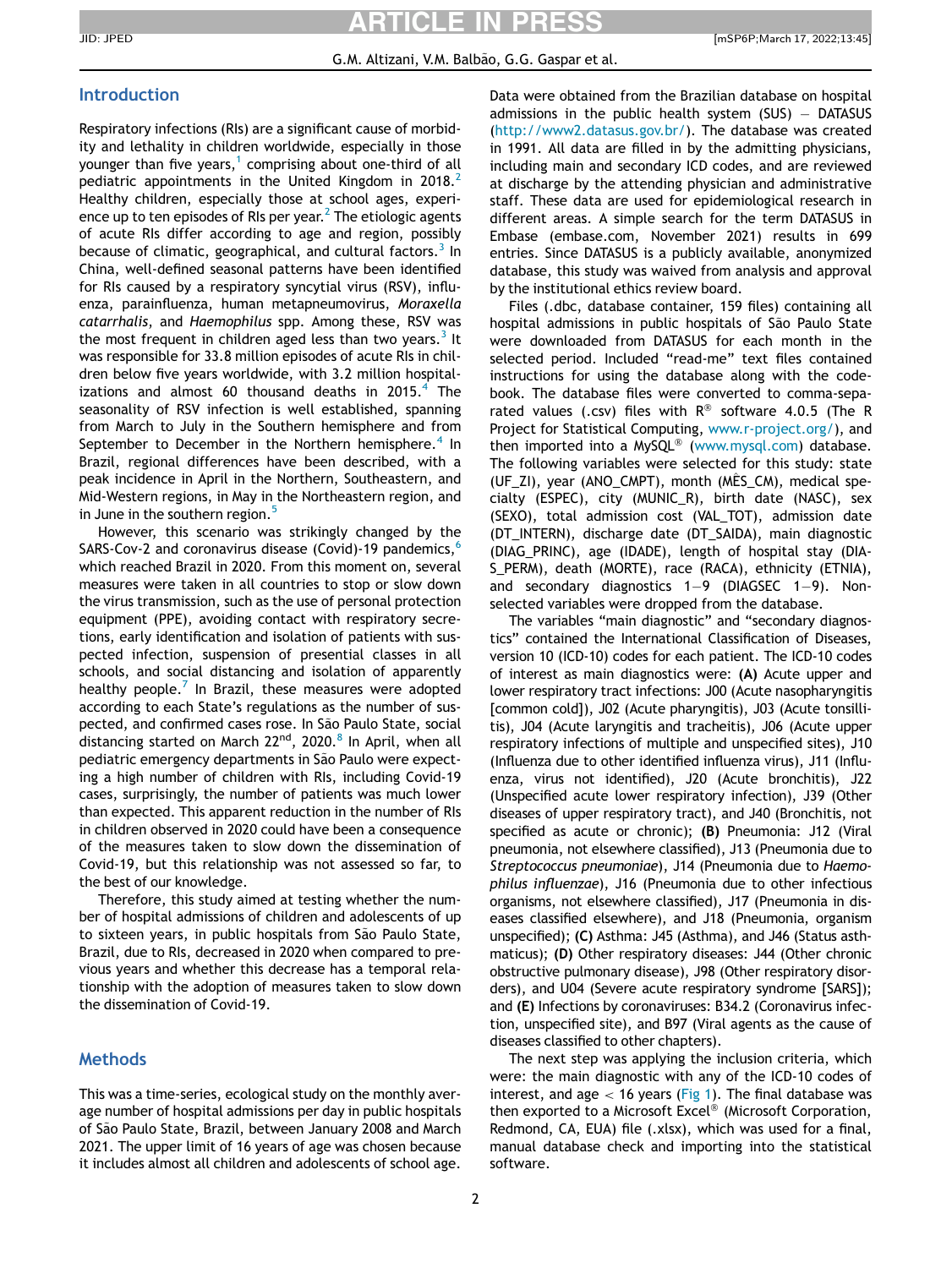<span id="page-2-0"></span>

Figure 1 Flowchart of data selection.

### Statistical analysis

Description of all patients and their hospital admissions included in the analysis was made by calculating means [with standard deviations], medians (with interquartile ranges), or absolute and relative frequencies (percentages). Statistical software Stata SE 14.0 (StataCorp LLC, College Station, Texas, USA) was used in this step. The monthly average number of admissions per day was calculated by dividing the number of hospital admissions of children and adolescents <16 years old that contained a diagnostic of acute RIs within the time frame by the number of days in the corresponding month. February was set to 29 days in leap years. A generalized additive model (GAM) was proposed to model the time-series data of the monthly number of hospital admissions per day. GAMs are like generalized linear models, but they consider one or more terms as non-parametric smoothing functions. These models are very flexible in adjusting to time-series data, mostly because they do not have assumptions required by classic models, such as stationarity. Thus, considering that Y is the monthly mean number of hospital admissions per day, the average of the dependent variable Y is given by E  $(Y_i)=\mu_i$  and, using a link function  $g(\mu_i)$ , the adjusted model was  $\mu_i = \beta_0 + s_1$ (trend) + s<sub>2</sub>(month) + s<sub>3</sub>(year), where s are

the non-parametric smoothing functions, the trend is the series trend, and month and year are the corresponding month and year of the admissions. After the model adjustment, among several different smoothing functions, the authors selected the cyclic cubic regression splines function, as per the Akaike (AIC) criteria. Additionally, after checking the autocorrelation plots (ACF and PACF), an order-2 autoregressive parameter was inserted to remove the correlation between successive admissions. This model was adjusted for the years 2008 to 2019, while predictions were made for 2020 and 2021 to show that the predicted values would be different than the observed. The predicted values with respective 95% confidence intervals (CI) were calculated. Statistical software  $R^{\otimes}4.0.5$  (The R Project for Statistical Computing, [www.r-project.org/](http://www.r-project.org/)) was used with mgcv package.

### Results

A total of 32,581,056 admissions were present in the initial database. After the application of the inclusion criteria, 771,001 hospital admissions were included in the analysis ([Fig 1\)](#page-2-0). Demographic and clinical data of the patients, along with their main outcomes, are depicted in [Table 1.](#page-3-0)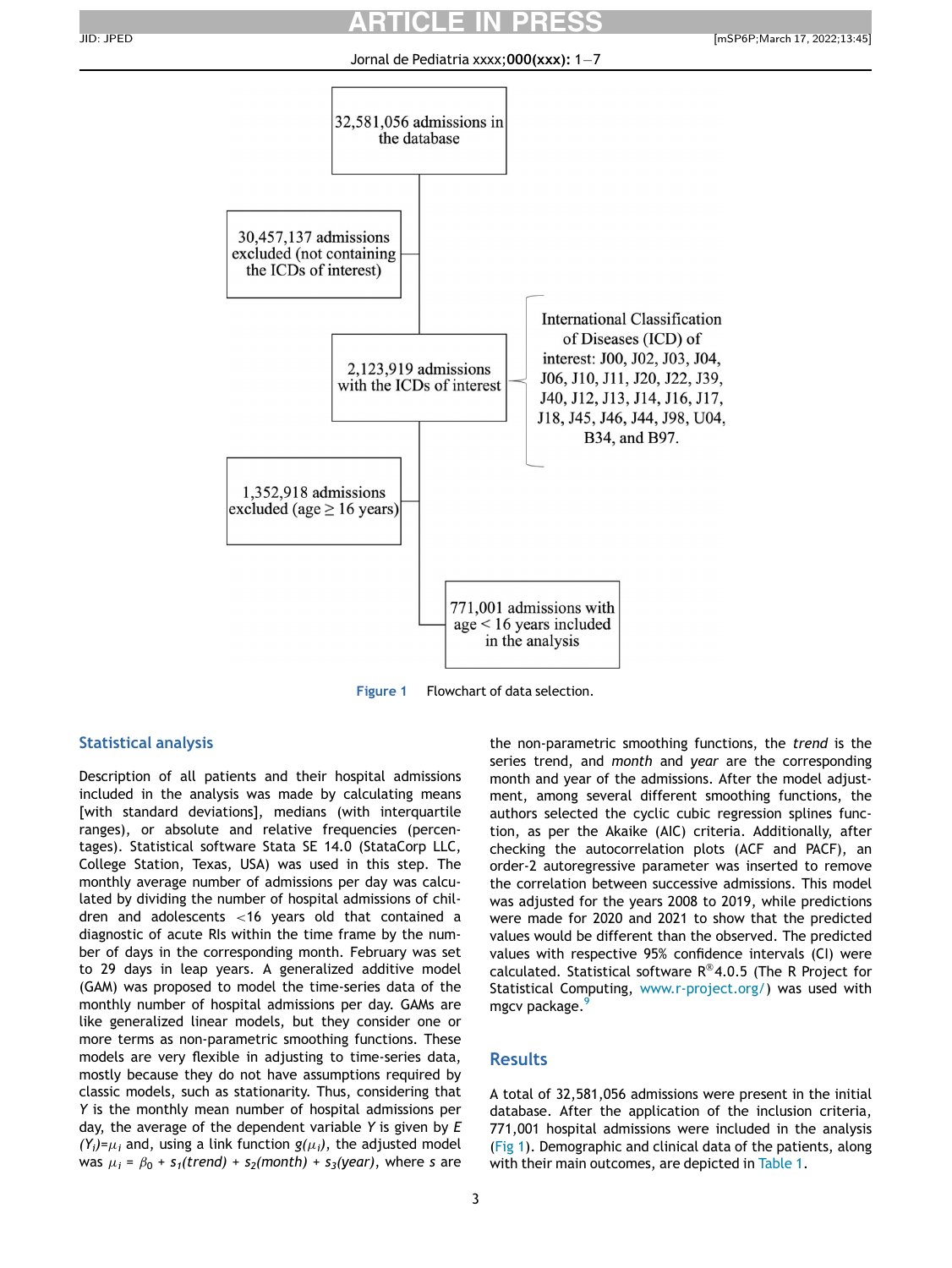### G.M. Altizani, V.M. Balbão, G.G. Gaspar et al.

<span id="page-3-0"></span>Table 1 Demographic and clinical characteristics and main outcomes of children and adolescents (< 16 years) admitted to public hospitals because of respiratory infections in São Paulo State, Brazil, between January 2008 and March 2021.

| Variable                                                                                    | Summary          |
|---------------------------------------------------------------------------------------------|------------------|
| Age (years)                                                                                 | $4.0(2.0 - 7.0)$ |
| Length of hospital stay (days)                                                              | $4.0(2.0-6.0)$   |
| Hospitalization costs                                                                       | $264(165 - 346)$ |
| (total, in dollars)                                                                         |                  |
| Sex                                                                                         |                  |
| Boys                                                                                        | 423,052 (54.9%)  |
| Girls                                                                                       | 347,949 (45.1%)  |
| Race/ethnicity                                                                              |                  |
| White                                                                                       | 376,594 (48.8%)  |
| <b>Black</b>                                                                                | 18,216 (2.4%)    |
| <b>Brown</b>                                                                                | 169,132 (21.9%)  |
| Asian                                                                                       | 2,907(0.4%)      |
| Indigenous/Native American                                                                  | 1,332(0.2%)      |
| Not reported                                                                                | 202,820 (26.3%)  |
| Main diagnostic                                                                             |                  |
| J00 Acute upper and lower respiratory tract infections                                      | 101,567 (13.2%)  |
| J12 Pneumonia                                                                               | 531,278 (68.9%)  |
| J45 Asthma                                                                                  | 127,040 (16.48%) |
| J98 Other respiratory disorders                                                             | 8,230 (1.07%)    |
| <b>B34 Coronavirus infection</b>                                                            | 2,886 (0.37%)    |
| Secondary diagnostics (by ICD-10 chapter)                                                   |                  |
| $A/B$ – Certain infectious and parasitic diseases                                           | 4,793            |
| $C/D$ – Neoplasms and Blood and Immune diseases                                             | 3178             |
| E - Endocrine, Nutritional and Metabolic diseases                                           | 1,631            |
| $F$ – Mental, Behavioral and Neurodevelopmental disorders                                   | 205              |
| G - Diseases of the nervous system                                                          | 2,760            |
| $H -$ Diseases of the eye and the ear                                                       | 1,564            |
| $I$ – Diseases of the circulatory system                                                    | 994              |
| J - Diseases of the respiratory system                                                      | 57,464           |
| $K -$ Diseases of the digestive system                                                      | 1,487            |
| $L -$ Diseases of the skin and subcutaneous tissue                                          | 600              |
| $M -$ Diseases of the musculoskeletal system and connective tissue                          | 237              |
| $N -$ Diseases of the genitourinary system                                                  | 1,672            |
| O - Pregnancy, childbirth and the puerperium                                                | 8                |
| $P$ – Certain conditions originating in the perinatal period                                | 671              |
| $Q$ – Congenital malformations, deformations and chromosomal abnormalities                  | 2,157            |
| R - Symptoms, signs and abnormal clinical and laboratory findings, not elsewhere classified | 27,974           |
| S/T - Injury, poisoning and certain other consequences of external causes                   | 267              |
| $U$ – Resistance to antimicrobials                                                          | 98               |
| V/W/X/Y - External causes of morbidity                                                      | 374              |
| Z - Factors influencing health status and contact with health services                      | 1,356            |
| Overall mortality                                                                           | 3,843(0.5%)      |

Source: DATASUS [\(http://www2.datasus.gov.br](http://www2.datasus.gov.br)). Legend: A) ICD: J00, J02, J03, J04, J06, J10, J11, J20, J22, J39, and J40; B) ICD: J12, J13, J14, J16, J17, and J18; C) ICD: J45 and J46; D) ICD: J44, J98, and U04; E) ICD: B34 and B97. Data are expressed as median (interquartile range) or counts (percentages).

The observed monthly average numbers of hospital admissions per day in each year are plotted in [Figure 2](#page-4-0) (black line). Of note, there was a clear seasonal pattern with peak numbers occurring in April and May and a clear, progressive decrease over the years. The blue line corresponds to the values adjusted by the statistical model, and the red line corresponds to the predicted values after January 2020, when the observed values were significantly lower than the predicted by the model (below the 95%CI lower limits, presented in [Table 2\)](#page-4-1).

Lethality in this time series ranged from 0.40 to 0.55% between 2008 and 2019 whereas, in 2020, it was 1.09% and, in January through March 2021, it was 1.34%, almost a three-fold increase. Between January 2020 and March 2021, the lethality of patients with a diagnostic of Covid-19 was 4.66%, more than six times higher than in those without Covid-19 (0.74%).

The amount of money paid by SUS for hospital admissions of children and adolescents < 16 years because of RIs ranged from 10.9 to 33.5 million dollars per year between 2008 and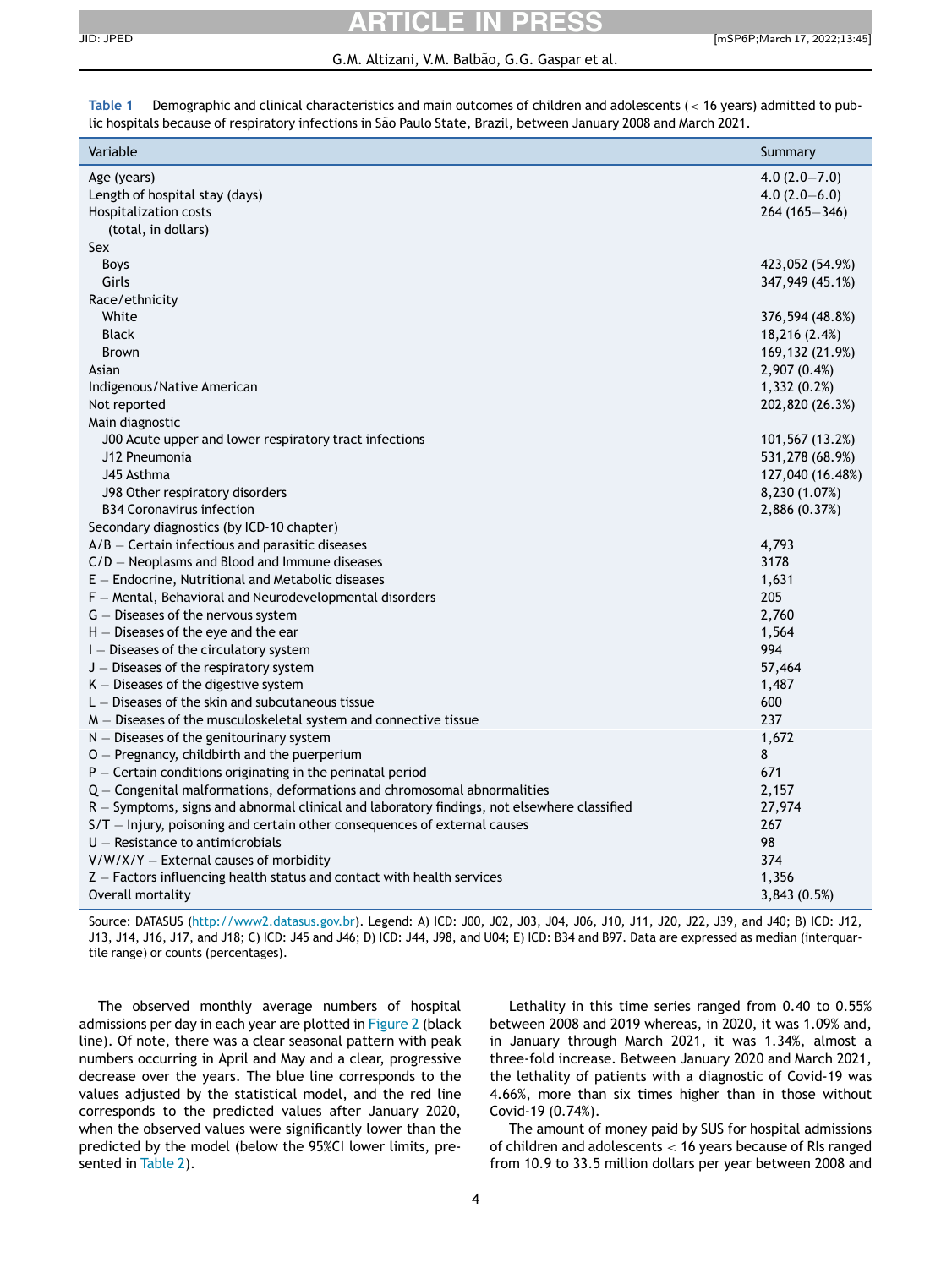#### Jornal de Pediatria xxxx;  $000$ (xxx); 1-7

<span id="page-4-0"></span>

Figure 2 Observed (black line) and predicted (blue/before Covid-19 and red/after Covid-19 lines) monthly average number of public hospital admissions of children and adolescents (< 16 years) due to respiratory infections in São Paulo State, Brazil between January 2008, and March 2021.

2019. In 2020, this amount was only 4.9 million dollars ([Supplementary Figure 1](#page-6-9)). On the other side, the mean reimbursement paid by SUS for these hospitalizations decreased from 2008 to 2015 but has been relatively stable from 2015 to 2021 [\(Supplementary Figure 2\)](#page-6-9).

### **Discussion**

This study showed that after measures to contain Covid-19 dissemination were adopted, in 2020, there was a significant decrease in the number of public hospital admissions due to

RIs in children and adolescents  $<$  16 years in São Paulo State, Brazil, when compared to a historical time series. The hospitalization costs paid by SUS were much lower as well. Besides, lethality in these patients increased three times in 2020, and patients with Covid-19 had six-fold higher lethality. These results support the hypothesis that sanitary measures to control Covid-19 were effective in decreasing the transmission not only of Covid-19 but also of other respiratory agents in children and adolescents and, consequently, the number of hospitalizations caused by RIs in this age group.

One must take into consideration the fact that the number of hospitalizations was already decreasing over the

<span id="page-4-1"></span>Table 2 Observed and predicted (with 95% confidence intervals) monthly average number of public hospital admissions per day of children and adolescents (< 16 years) due to respiratory infections in Sao Paulo State, Brazil, between January 2008 and March ~ 2021.

| Month-Year   | Observed | Predicted | 95%CI  |           |
|--------------|----------|-----------|--------|-----------|
|              |          |           | LL     | <b>UL</b> |
| January-20   | 52.16    | 35.07     | 16.35  | 53.77     |
| February-20  | 97.66    | 70.16     | 51.80  | 88.53     |
| March-20     | 136.13   | 151.40    | 132.61 | 170.19    |
| April-20     | 37.10    | 217.47    | 198.28 | 236.65    |
| $May-20$     | 27.90    | 204.30    | 184.71 | 223.89    |
| June-20      | 43.10    | 165.79    | 145.78 | 185.80    |
| July-20      | 76.39    | 130.75    | 110.31 | 151.19    |
| August-20    | 66.19    | 128.49    | 107.62 | 149.36    |
| September-20 | 57.03    | 129.39    | 108.08 | 150.71    |
| October-20   | 52.58    | 124.01    | 102.23 | 145.76    |
| November-20  | 49.97    | 107.4     | 85.21  | 129.58    |
| December-20  | 40.39    | 85.91     | 62.70  | 109.13    |
| January-21   | 47.16    | 121.01    | 91.09  | 150.94    |
| February-21  | 53.39    | 202.25    | 171.30 | 233.20    |
| March-21     | 54.03    | 268.32    | 237.19 | 299.44    |

LL, lower limit; UL, upper limit.

Values are expressed in admissions per day.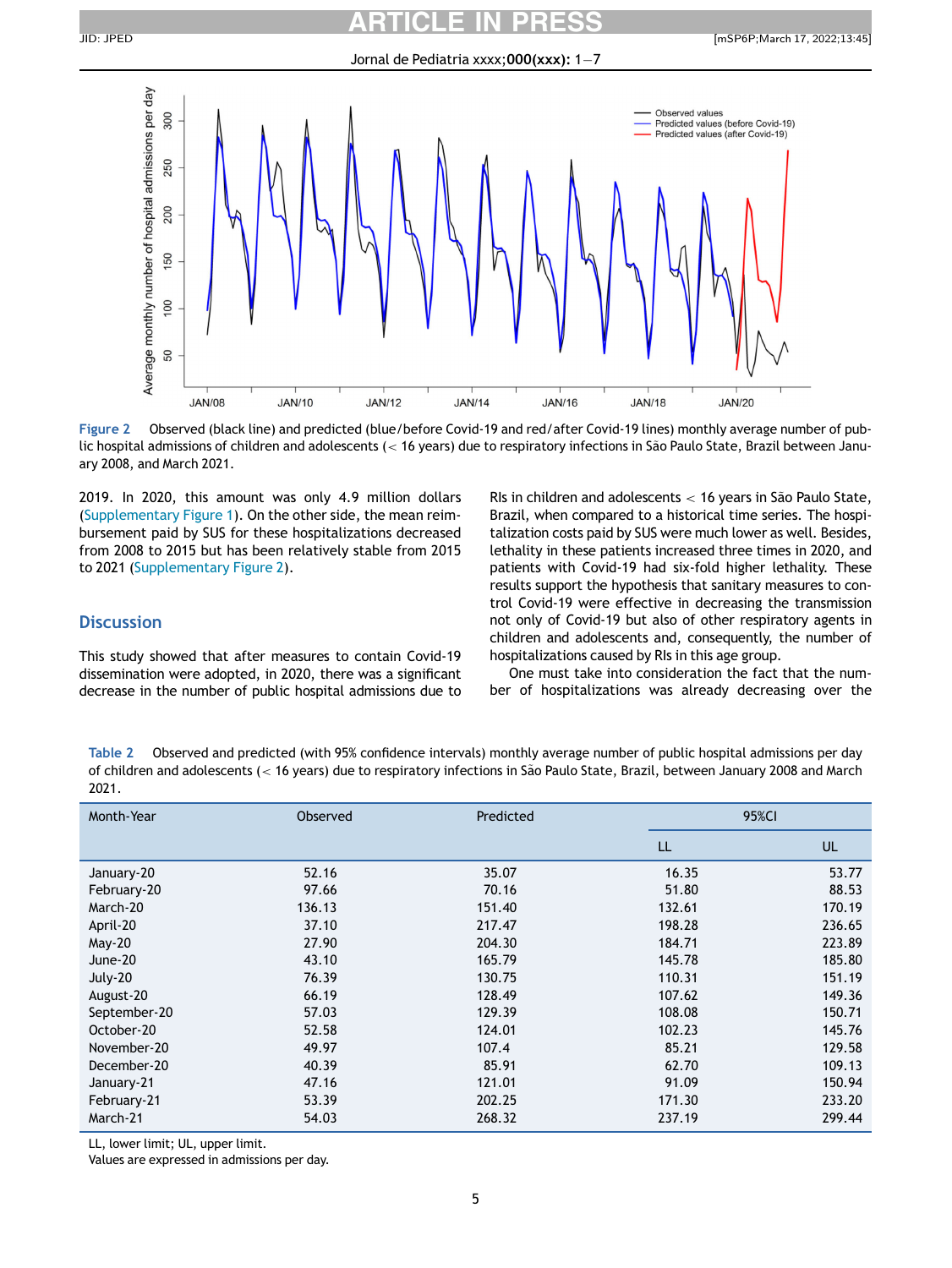years. This can be explained by improvements in the education of patients and the general population, increasing adherence to hand hygiene (with soap or alcohol-gel), better sanitary conditions of the population, but also by the universal vaccination against Influenza and Pneumococci (10-val-ent) initiated in Brazil in 2009 and 20[10](#page-6-10), respectively.<sup>10,[11](#page-6-11)</sup> After these vaccines were incorporated into the national vaccination program, hospitalization rates in children decreased.<sup>[10](#page-6-10),[11](#page-6-11)</sup> In developed countries, such as the United States, McAllister et al. (2018) demonstrated that, after the release of the 13-valent pneumococcal vaccine, in 2010, there was a reduction in hospitalization rates due to pneumonia from 14 to 4 per 1,000 children below two years of age. $12,13$  $12,13$  In Santa Catarina State, Brazil, another study assessed the impact of the adoption of the 10-valent pneumococcal vaccine on the hospitalization rates due to pneumonia and found a 23.3% decrease in the number of hospitalizations in children below one year of age and an 8.4% decrease in children of one to four years.<sup>[14](#page-6-14)</sup> Another possible explanation for the lower-than-expected number of pediatric hospitalizations due to RIs in 2020, even in the months of peak incidence of RIs in children, includes lower transmission rates of other respiratory viruses.<sup>[15](#page-6-15)</sup> This phenomenon can be attributed to crossed immunity between respiratory viruses, but it is more likely caused by improved personal and hand hygiene practices, use of face masks, and social distancing and isolation.<sup>[16](#page-6-16)</sup> However, the individual contribution of each sanitary measure for this effect is yet to be determined.<sup>[17](#page-6-17)</sup>

In 2019, an extreme severe weather event occurred in Western Washington State, USA, leading to school closure, revealing that intensive and brief measures of social distancing and isolation can significantly decrease the incidence of RIs if implemented close to the epi-demic peak.<sup>[18](#page-6-18)</sup> This was also observed during the Covid-19 pandemics, in which punctual, brief interruptions in normal activities ("lockdowns") effectively reduced the number of cases and deaths by Covid-[19](#page-6-19).<sup>19</sup> In this direction, the authors speculate that the present study'sfindings, along with the knowledge accumulated over the last year of Covid-19 pandemics, can be used to propose changes in school vacation and holidays so that they precede or coincide with the months of peak incidence of RIs in Brazil. The authors believe that such changes could significantly reduce the burden of RIs in children and adolescents, in terms of morbidity and mortality, and on the public health system, in terms of overload and costs. For example, the usual two-week school holiday in July, in Brazil, could be anticipated to April, the month with the highest numbers of hospital admissions, including by RSV, in São Paulo State.<sup>[5](#page-6-4)</sup>

Mortality by Covid-19 in children is low when compared to adults: Covid-19 was responsible for only 0.48% of all deaths in children and adolescents < 19 years in seven countries, resulting in a mortality rate of 0.17 per 100,000 until February [20](#page-6-20)21.<sup>20</sup> However, in the present study, although the overall number of pediatric hospital admissions was lower in 2020, lethality was three-fold higher. The authors initially speculated that this increase in lethality could be, at least in part, attributed to the overload in the public health system with adult cases of Covid-19, which resulted in healthcare providers and equipment being transferred to units caring for severely ill adults with Covid-19, leaving pediatric units with fewer professionals and resources. Another explanation could be a late presentation of patients to the emergency departments because of concern of contamination by Covid-19 or late referral to tertiary-care centers because of shortage of beds. However, the authors also showed that lethality in pediatric patients diagnosed with Covid-19 was six times higher than in those without this ICD-10 code. This finding suggests that Covid-19 is responsible for some part of the increased lethality in 2020 and 2021. Moreover, the few admission recorded for Covid-19 were probably in the more severe end of the disease spectrum. In 2021, Oliveira et al described simi-lar results.<sup>[21](#page-6-21)</sup> The present study, however, was not planned to answer these questions.

The question of the hospitalization costs is more complicated. Along the years, the total amount paid by SUS to public hospitals decreased (Supplementary Fig. 1) not only because there were few admissions ([Fig 2\)](#page-4-0), but also because the reimbursement for each hospital admission decreased from 2008 to 2015 (Supplementary Fig. 2). This does not mean that the patients became less complex with time, but that the hospitals are chronically underfunded by SUS, which pays prefixed values (by the Government) for this. Thus, the decrease in hospitalization costs seen from 2008 to 2015 (Supplementary Fig. 1) can be attributed, at least in part, to the decrease in the reimbursement per hospital admission, but not from 2015 on. Of note, the dramatic fall in the number of hospital admissions seen in 2021 was not accompanied by a proportional decrease in hospital costs, which may be explained by the higher complexity of patients admitted in 2021.

Altogether, the present study's findings bring the discussion about how the authors can foster the adoption of preventative measures that significantly impact the morbidity of children and adolescents, as well as fewer ICU admissions and fewer deaths from RIs in these patients.

One strength of the present study is the use of a solid, comprehensive public database, with information on all hospital admissions in public hospitals in São Paulo State. This same fact brings the major limitation of this study, which is the use of a secondary data source, subject to information bias and underreporting mostly. Since data are entered by physicians and reviewed by administrative staff, there is a risk of some hospitals manipulating data to maximize billing to the health system. Nevertheless, given the enormous volume of data, these problems end up diluted. Another strength was the analysis of a time series with GAMs, allowing to describe trends, accommodate seasonal variations, and predict future values in the series. These models are flexible regarding the assumptions of classic models for time-series, besides easier insertion of independent variables and better adjustment to the different shapes that time-series data can assume. Therefore, the model's fit to the actual data was very good. Another limitation of the present study is that the authors did not analyze data from private hospitals. Therefore, the authors' conclusions cannot be completely generalized to the private health system. On the other hand, the mean age of the patients included in this study is similar to those described in other publications on the global impact of RIs in children, as well as the